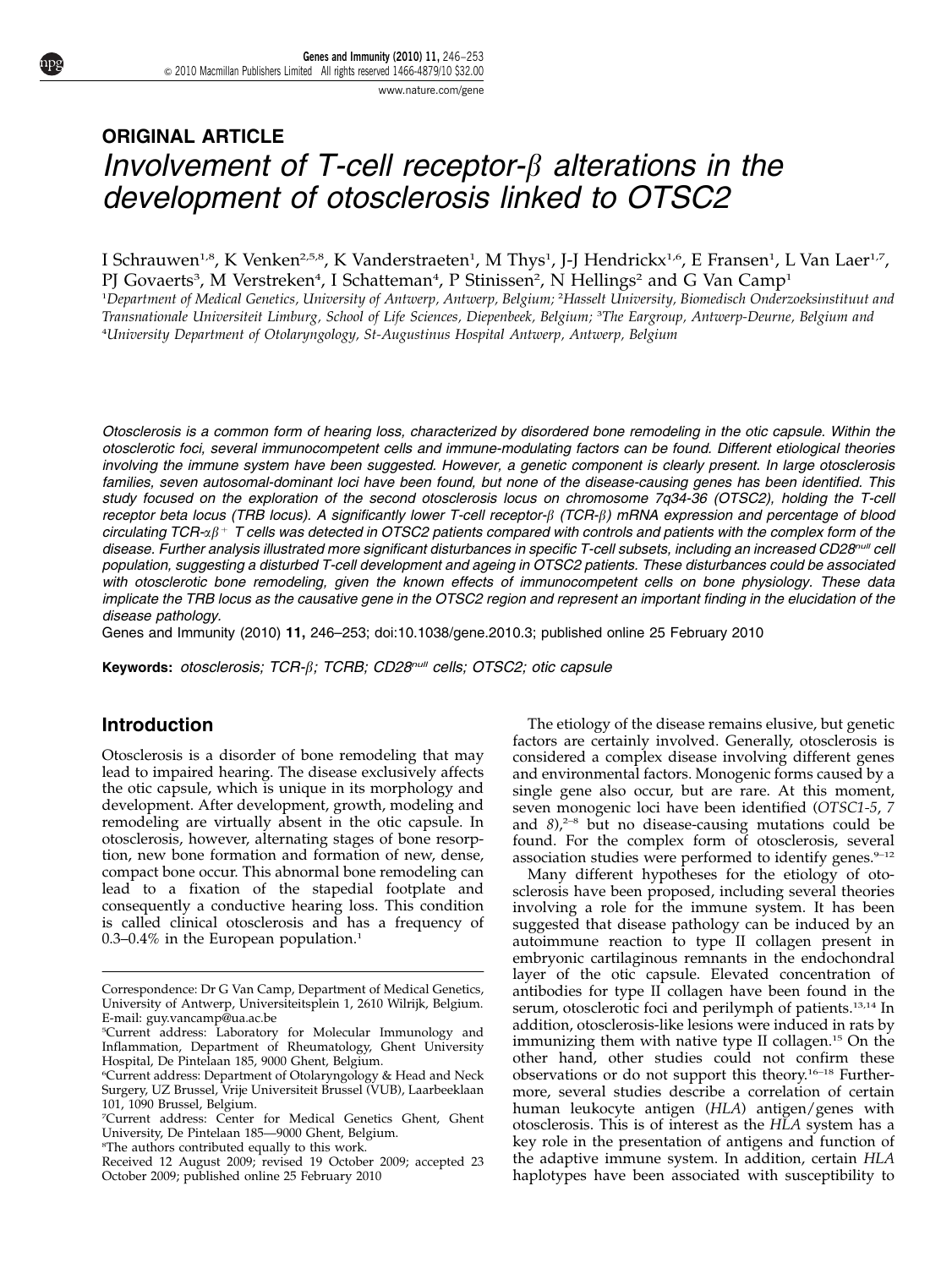several autoimmune diseases.<sup>[19](#page-7-0)</sup> However, conflicting data exist as the otosclerosis-associated HLA antigenes vary in different studies<sup>[20,21](#page-7-0)</sup> or associations could not always be confirmed in other independent reports.<sup>22</sup>

Finally, the presence of various immunocompetent cells and immune-modulating factors has been reported in and near active otosclerotic foci, suggesting a high local stimulation of the immune system and an inflammatory tissue reaction. Within otosclerotic lesions lymphocytes, macrophages, granulocytes, mast cells and plasma cells can be found. The great majority of lymphocytes present were T lymphocytes expressing T-cell receptor alpha/beta (TCR- $\alpha\beta$ ).<sup>23,24</sup> Deposits of Ig (IgG, IgM and IgA) and complement C3 are present along the resorption lacunae in active otosclerotic lesions[.24,25](#page-7-0) Furthermore, tumor necrosis factor-a mRNA expression and an increased production of interleukin  $(IL)$ -1 $\alpha$ , IL-1 $\beta$  and IL-6 has been reported in otosclerotic bone.[26,27](#page-7-0) It has been suggested that this inflammatory process in otosclerosis is a response to persistent measles virus infection.[28](#page-7-0)

Taken together, several observations support a role for an aberrant immune response in the development or progression of otosclerosis. However, it is still controversial whether these local immune responses are part of the true etiology or merely a consequence of disease.

In 2001, our group mapped a second locus for otosclerosis (OTSC2) to chromosome 7q34-36 in a large Belgian family.<sup>[3](#page-6-0)</sup> The OTSC2 region is located between markers D7S495 and D7S2426 and spans a region of about  $11.4 \text{ Mb}$ <sup>[3](#page-6-0)</sup> including the human T-cell receptor beta locus (TRB locus). Given the central role of the TCR cluster in the immune system and given the presence of T cells in otosclerotic lesions, we hypothesized that defects in this gene might be associated with a potential immune pathogenesis underlying otosclerosis development in this family. Because of the large amount of coding elements and the considerable sequence variation within this cluster, it is an infeasible task to trace diseasecausing mutations by means of DNA-sequencing techniques. For this reason, this study focused on the functional investigation of TCR- $\beta$  in the OTSC2-linked family to potentially reveal a possible causative mechanism underlying the development of otosclerosis in the patients.

### Results

### Refinement of the OTSC2 region and mutation analysis

Genotyping of 10 additional microsatellite markers was used to refine the OTSC2 candidate region. The haplotypes of the key recombinant persons are shown in Figure 1. In patient III:16, a recombination occurs that localizes the otosclerosis-causing gene in this family distal of marker OTSC2m1. At the telomeric site a recombination occurs between markers D7S661 and OTSC2m3 in patient III:11. Consequently, the otosclerosis-causing gene is mapped to a candidate region of 5.6 Mb, flanked by the markers OTSC2m1 (centromeric) and OTSC2m3 (telomeric). This region contains a total of 193 genes/gene predictions, including the TRB locus with 93 genes. Other than the TRB locus, 14 genes in the refined region were also candidate genes based on their function described in the literature. The coding regions



Figure 1 Refinement of the OTSC2 region by the analysis of additional genetic markers. Markers in bold were analyzed previously. The disease-causing haplotype is indicated with a rectangle.

and intron–exon boundaries of all 14 genes (ATP6V0A4, CLEC5A, EPHA1, EPHB6, HIPK2, KLRG2, LUC7L2, MKRN1, PIP, PRSS2, SSBP1, TRIM24, TRPV5 and TRPV6) were subjected to DNA sequencing. No disease-causing mutation was revealed. In addition, the complete OTSC2 region was screened for copy number variants (CNVs) using the Illumina Infinium singlenucleotide polymorphism genotyping platform (Illumina Inc., San Diego, CA, USA). Different detection algorithms were used, but no aberrations were detected in the region.

#### No disturbed TCRBV profile but a reduced TCR-β mRNA expression in OTSC2 patients

To investigate whether an alteration in the TRB locus is associated with otosclerosis in the OTSC2-linked family, a quantitative analysis of TCRBV gene usage was performed. The relative mRNA expression of TCRBV subfamily genes in peripheral blood mononuclear cells (PBMCs) of 7 otosclerosis patients of the family and 10 age-matched random healthy controls is given in Supplementary Figure S1. In general, PBMCs of patients and controls showed a relatively broad TCRBV usage, although some restrictions could be found potentially associated with the high age of patients and controls.[29](#page-7-0) Patients of the Belgian OTSC2 family showed a TCRBV profile comparable to that of age-matched controls. As no specific TCRBV profile could be found in OTSC2 patients, TCRBV analyses were not performed for patients with the complex form of otosclerosis. In addition, CDR3 spectratyping was performed on DNA samples of four OTSC2 patients and two unaffected controls (one individual related by marriage and one familial control). Results were in line with the TCRBV repertoire analysis, as no specific profile was detected that was present only in OTSC2 patients (data not shown).

Subsequently, a quantitative analysis of the total expression of the TCR beta chain  $(TCR-\beta)$  and CD3 mRNA in PBMCs was performed to investigate a possible effect on TCR expression. A total of 11 OTSC2 patients, 13 patients with the complex form of otosclero247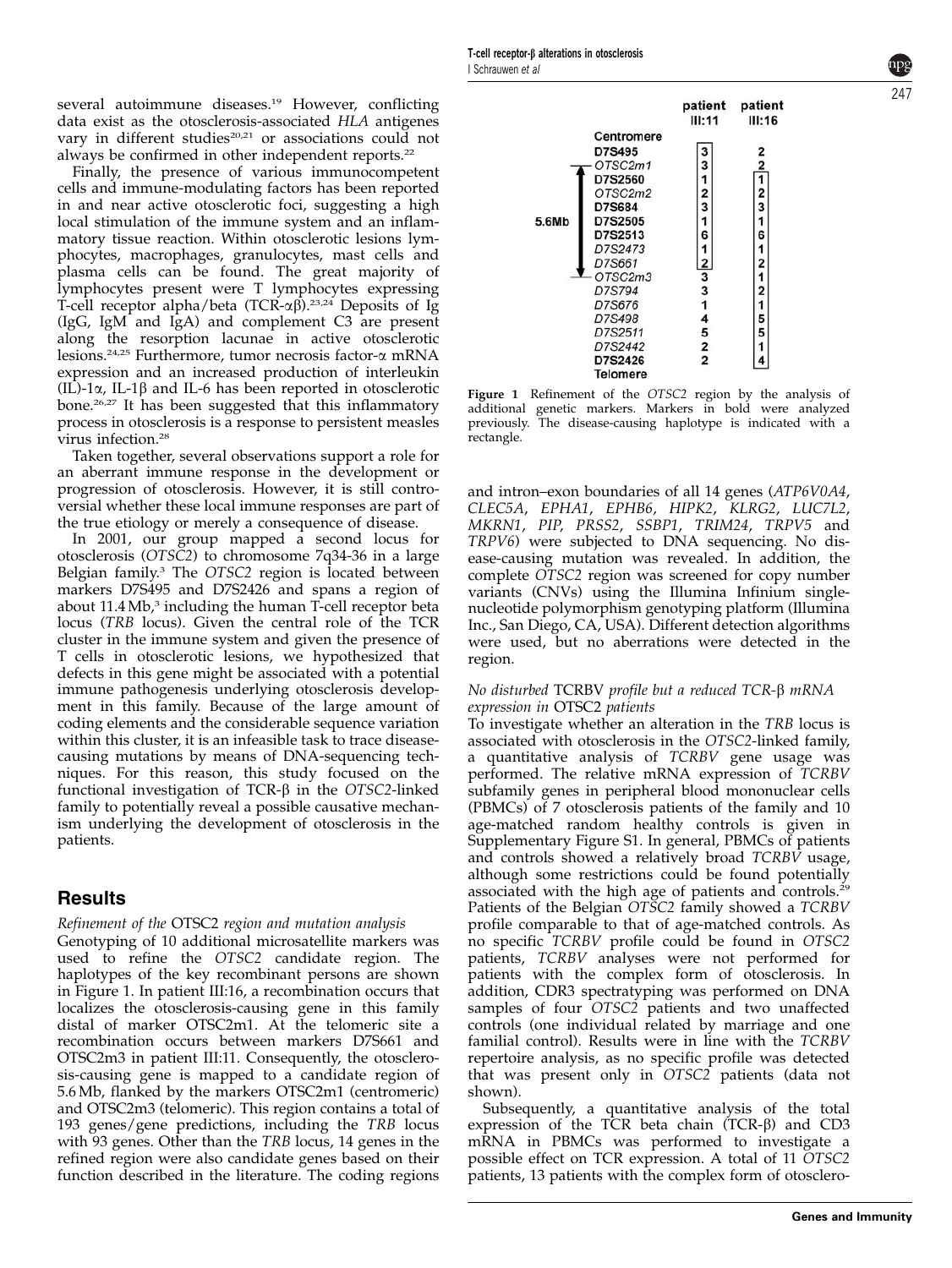T-cell receptor- $\beta$  alterations in otosclerosis I Schrauwen et al

sis and 26 control individuals were analyzed (Figure 2). A significant difference of  $TCR-\beta$  mRNA expression was found between the three groups ( $P = 0.002$ , analysis of variance (ANOVA)). Post hoc tests showed a significantly lower expression of TCR- $\beta$  mRNA in OTSC2 patients compared with controls and patients with the complex form of otosclerosis  $(P = 0.004$  and 0.005, respectively). No significant differences for  $TCR-\beta$  mRNA expression were noted between controls and patients with the complex form of otosclerosis ( $P = 1.000$ , post hoc). For CD3, no significant differences were found between the three groups  $(P = 0.058, ANOVA)$ .

#### Reduced frequency of blood-circulating  $TCR-\alpha\beta^+$  cells in OTSC2 patients

The reduced  $TCR-\beta$  expression in total PBMCs could be due to either a reduced number of  $TCR-\alpha\beta$ -positive T cells or a reduced expression of TCR at the cellular level. To distinguish between these possibilities, PBMC samples of 12 OTSC2 patients, 12 complex patients and 18 healthy controls were analyzed for the expression of TCR by means of flow cytometry (Figure 3). No significant differences were observed in TCR- $\beta$  protein expression per cell (mean fluorescence intensity) between otosclerosis patient groups and controls ( $P = 0.561$ , ANOVA, Figure 3a). However, a significantly reduced percentage of  $TCR-\alpha\beta$ -positive T cells was demonstrated in the OTSC2 patients  $(P = 0.019, ANOVA)$  as compared with the complex patients  $(P = 0.041, post hoc)$  and controls ( $P = 0.038$ , post hoc). These results indicate that



Figure 2 mRNA expression of CD3 and TCR- $\beta$  in total PBMCs. PAT: OTSC2 patients  $(n = 11)$ , HC: controls  $(n = 26)$ , COM: patients with the complex form of otosclerosis  $(n = 13)$ . Error bars indicate s.e.m.  $* p < 0.01$ .

the reduced expression of TCR mRNA in OTSC2 patients is associated with a lower number of blood circulating TCR- $\alpha\beta$ <sup>+</sup> T cells. In parallel with the reduced percentage of TCR- $\alpha\beta$ <sup>+</sup> T cells, a significantly higher percentage of TCR- $\gamma\delta$ <sup>+</sup> T cells was observed in OTSC2 patients  $(P = 0.010, ANOVA)$  compared with controls  $(P = 0.033,$ post hoc) and complex patients  $(P = 0.015, post hoc)$ (Figure 3b).

#### Analysis of T-cell subsets

To further evaluate the difference in  $TCR-\alpha\beta$ -positive T cells between OTSC2 patients and controls, a detailed investigation of the frequency of different T-cell subsets was performed by additional flow cytometric analyses of blood samples from the same subjects ([Figure 4](#page-3-0)). First, no significant differences were noted regarding the percentages of T cells, natural killer (NK) cells or B cells (the major lymphocyte populations) between otosclerosis patients and controls (ANOVA  $P = 0.557$ , 0.413 and 0.982, respectively, [Figure 4a\)](#page-3-0). Next, different T-cell subsets were analyzed. When analyzing CD4 and CD8 expression on T cells, we detected a reduced percentage of CD4+CD8- T cells in OTSC2 patients compared with controls, which just missed significance ( $P = 0.051$ , post hoc) in the first measurement, but did reach significance in the second measurement taken at another time point  $(P = 0.039$ , post hoc; [Figure 4b\)](#page-3-0). In addition, an increased percentage of double-negative (DN) (CD4-CD8-) T cells was found in OTSC2 patients as compared with controls  $(P = 0.039$ , post hoc; [Figure 4b\)](#page-3-0). T cells that had lost their CD28 expression (CD28null T cells), defined as senescent T cells, were present at a higher percentage in OTSC2 patients compared with controls. The difference was significant for the total CD28<sup>null</sup> T cells ( $P = 0.033$ , post hoc), but not for the  $CD4+CD28$ <sup>null</sup> subset alone  $(P = 0.117,$  post hoc; [Figure 4c\)](#page-3-0). Finally, no differences in the percentage of activated T cells  $(CD3 + CD25<sup>int</sup>)$  could be seen between the study groups (CD4  $\pm$ :  $P = 0.100$  and CD8<sup>+</sup>:  $P = 0.657$ , ANOVA; [Figure 4d\)](#page-3-0). Percentages of specialized regulatory T-cell subsets,  $CD4 + \text{CD25} +$  $FOXP3+T$  cells and natural killer T cells (NKT), were comparable between the three groups (ANOVA  $P = 0.373$ ) and  $P = 0.478$ , respectively; [Figure 4e](#page-3-0)).

For 10 OTSC2 patients, flow cytometric analyses of 10 parameters were repeated at a separate time point. Statistical analysis revealed that the data correlated very well between both measurements (data not shown),



Figure 3 TCR- $\beta$  protein expression and frequency of TCR- $\alpha\beta$ - and TCR- $\delta\gamma$ -positive cells. (a). TCR- $\beta$  protein expression per cell (mean fluorescence intensity, MFI). (b) Percentage of TCR- $\alpha\beta$ - and TCR- $\delta\gamma$ -positive T cells. PAT: OTSC2 patients (n = 12), HC: controls (n = 18), COM: patients with the complex form of otosclerosis  $(n = 12)$ . Error bars indicate s.e.m. \* $P < 0.05$ .

248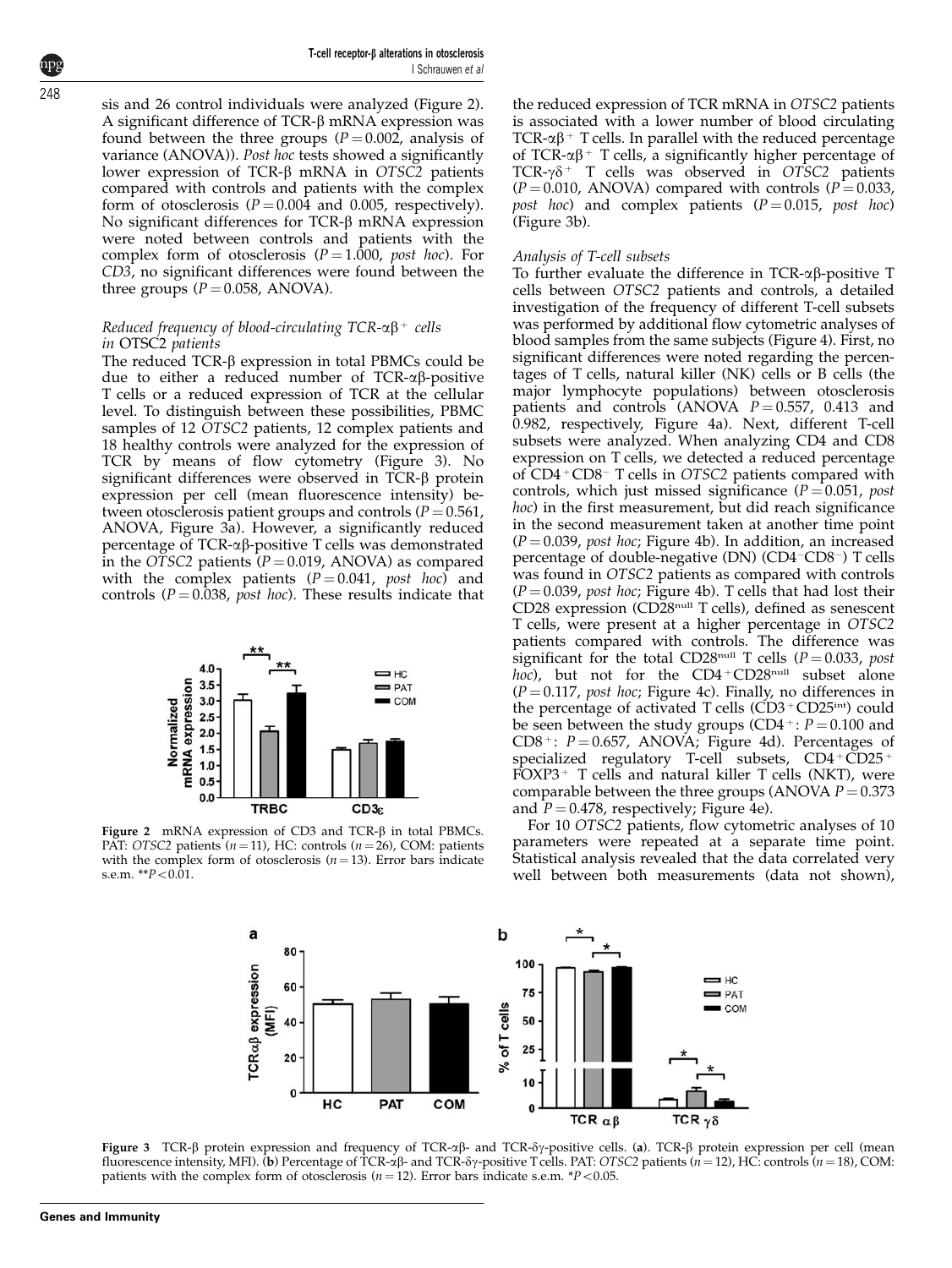<span id="page-3-0"></span>

Figure 4 Analysis of T-cell subsets. (a) Frequency of T cells, B cells and NKT cells within the PBMC population. (b) Percentage of CD4+, CD8<sup>+</sup>, CD4<sup>-</sup>CD8<sup>-</sup> and CD4<sup>+</sup>CD8<sup>+</sup> cells of T cells, the CD4<sup>+</sup> measurement just missed significance ( $P=0.051$ , post hoc) in the first measurement, but did reach significance in the second measurement ( $P = 0.039$ , post hoc). (c) Percentage of CD28<sup>null</sup> (senescent) cells of total T cells (CD3) and CD4<sup>+</sup> T cells (CD4). (d) Percentage of CD25<sup>int</sup> (activated) cells of CD4<sup>+</sup> and CD8<sup>+</sup> T cells. (e) Percentage of  $CD4 + CD25 + FOXP3 + T$  cells and NKT cells. PAT: OTSC2 patients (n = 12), HC: controls (n = 18), COM: patients with the complex form of otosclerosis ( $n = 12$ ). Error bars indicate s.e.m. \* $P < 0.05$ .

indicating a high reproducibility of the results. Differences between OSTC2 patients and controls were significant for the same parameters as in the first measurement (data not shown).

### **Discussion**

Several hypotheses have been proposed that suggest a role for the immune system in the development of otosclerosis. Although the suggested theories remain controversial, the observations that immune cells are present in active otosclerotic foci do point toward a role for the immune system in otosclerosis pathology. Here we present data that implicate the involvement of the TRB locus in the development of otosclerosis in the family linked to OTSC2.

The human TCR complex comprises integral membrane proteins with a fundamental role in the adaptive immune system, participating in the activation of T cells in response to antigens presented by HLA molecules on antigen-presenting cells. For the majority of T cells, the TCR heterodimer consists of a TCR- $\alpha$  and - $\beta$  chain, whereas only a small subset of T cells express the TCR- $\gamma$ and  $-\delta$  chain. As the OTSC2 region on chromosome 7 contains the complete  $TCR-\beta$  locus, it was considered a major candidate for the development of otosclerosis in the OTSC2-linked family. Genotyping extra microsatellite markers proximally and distally could reduce the original OTSC2 candidate region from 11.4 Mb to only 5.6 Mb, still including the TRB locus. DNA sequencing of 14 other possible candidate genes in the region did not reveal a disease-causing mutation in the exons or intron– exon boundaries. In addition, CNV analysis did not reveal aberrations in the OTSC2 region in the patient analyzed.

During the development of T cells in the thymus, an extensive somatic DNA recombination of variable and joining region segments of the  $\alpha$  and  $\beta$  TCR gene segments takes place to guarantee a highly diverse TCR repertoire required for reactivity to a large arsenal of potential antigens. We found no significant changes in the TCRBV profile of peripheral blood T cells from OTSC2 patients as compared with age-matched controls. In addition, CDR3 spectratyping analyses did not reveal a specific TCRBV CDR3 length profile present only in OTSC2 patients. These results are therefore not supportive for a selective expansion of specific TCRBV T-cell subsets during T-cell development in the thymus or as a consequence of an antigenic stimulation or depletion of T-cell clones in the periphery as a result of a genetic defect at the OTSC2 locus. However, as about 80% of the lymphocytes present in the otosclerotic footplate were shown to be  $\overline{T}$  lymphocytes,<sup>[23](#page-7-0)</sup> it cannot be excluded that T cells within the otosclerotic lesions can have a biased TCR expression profile reactive toward tissue-specific antigens.

To further investigate potential TCR alterations, global TCR-b mRNA expression was investigated in PBMCs. These analyses revealed a lower  $TCR-\beta$  expression in OTSC2 patients, compared with controls and patients with the complex form of otosclerosis. Subsequent flow cytometric analysis showed that this lower TCR-b expression in total PBMCs is due to a lower frequency of TCR- $\alpha\beta$ <sup>+</sup> T cells, as no difference in TCR- $\beta$  protein expression per cell was found. In contrast, a higher number of TCR- $\gamma\delta$ <sup>+</sup> T cells was found in OTSC2 patients. These findings could point toward a potential disturbance in the developmental phase/checkpoint that drives T cells to mature into either TCR- $\alpha\beta$ - or TCR- $\gamma\delta$ positive T cells. CD3 mRNA expression in total PBMCs was similar, which is consistent with the fact that CD3 associates with both TCR- $\alpha\beta$  and TCR- $\delta\gamma$ .

As T cells can be classified into different subsets based on phenotypical and functional characteristics, it was of interest to further investigate the prevalence of these T-cell subsets in OTSC2 patients. Thymocyte precursor cells begin their differentiation and education process as

249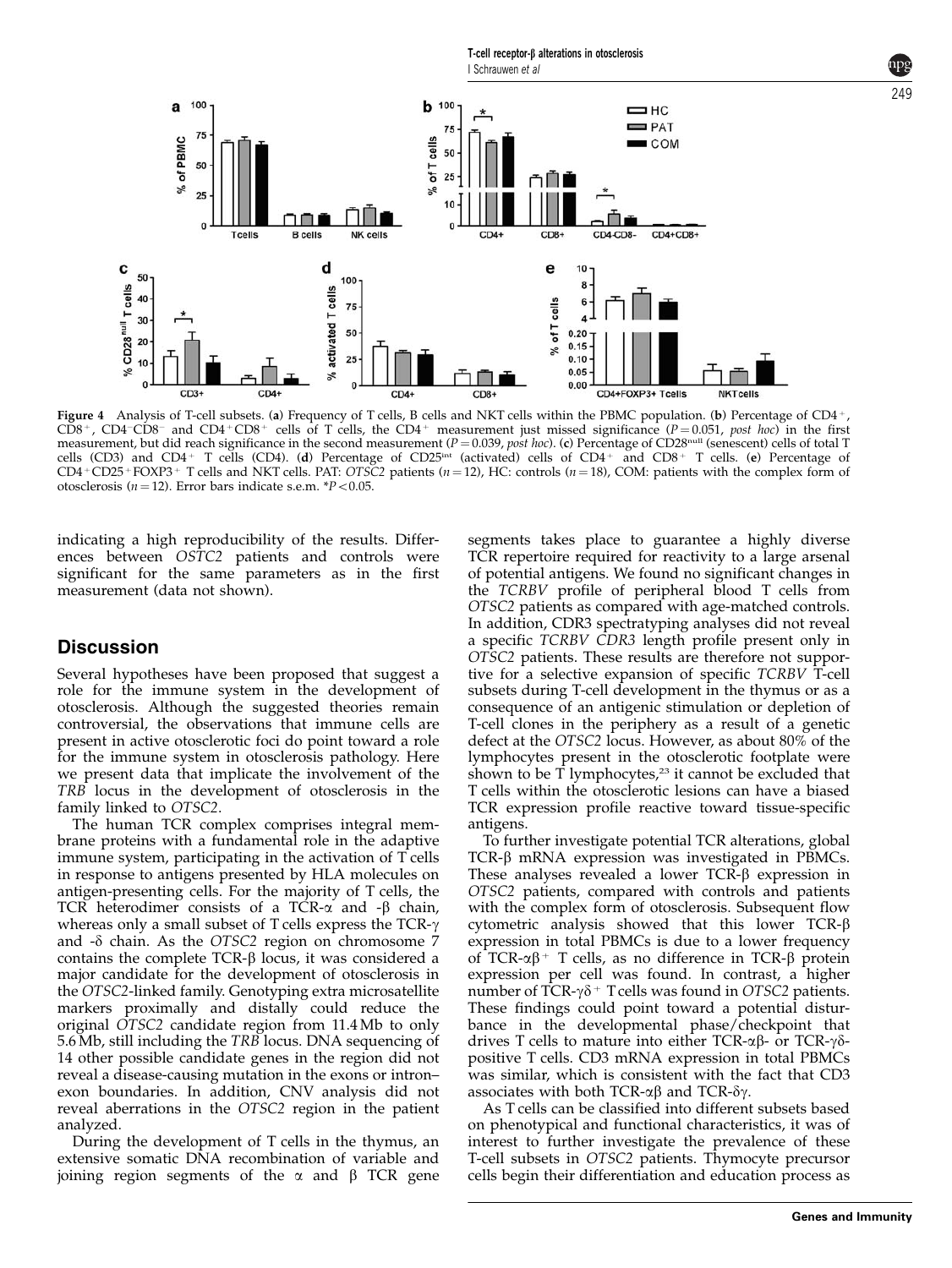(CD3+)CD4-CD8- or DN cells and subsequently become double-positive  $(CD3^+)CD4^+CD8^+$  thymocytes.<sup>[30](#page-7-0)</sup> Finally, after positive and negative selection, these T-cell precursor cells differentiate into single-positive T cells  $(CD3 + CD4 - CD8 + or CD3 + CD4 + CD8 -)$  and migrate to the periphery. In the peripheral blood of otosclerosis OTSC2 patients, there was a significantly increased frequency of DN T cells and a decreased percentage of CD4 single-positive T cells. This could suggest that alterations in T-cell development occur in OTSC2 patients resulting in an altered constitution of T-cell subsets in the peripheral circulation. As  $TCR-\gamma\delta^+$  T cells show either a  $DN$  or  $CD8$ <sup>+</sup> phenotype, an increase in these cells as observed in our study, could also account for differences in  $CD4^+$  and DN T cells.

Furthermore, several specialized T-cell subsets, either regulatory or effector cells that have a role in autoimmune diseases, were analyzed. It is known that regulatory T cells actively downregulate the activation and expansion of self-reactive T cells.<sup>[31](#page-7-0)</sup> In this study, we focused on two important naturally occurring (thymic developing) regulatory T cells, that is, NKT cells and  $CD4+CD25+FOXP3+$  regulatory T cells (Tregs). For various human autoimmune diseases, it was shown that peripheral Treg and NKT cell function or frequencies are disturbed.<sup>32</sup> In contrast, in OTSC2 patients we did not detect significant differences in the prevalence of these regulatory T cells. In addition, no differences were detected in activated T cells  $(CD3 + CD25<sup>int</sup>)$ .

Significant higher percentages of CD28<sup>null</sup> T cells were shown in OTSC2 patients. CD28 is constitutively expressed on T cells, but its expression is transiently downregulated following T-cell activation and declines progressively with immune senescence.<sup>[33](#page-7-0)</sup> CD28<sup>null</sup> T cells are clonally expanded cells, which are highly proinflammatory and express killer Ig-like receptors. An expanded population of CD28<sup>null</sup> T cells (CD8<sup>+</sup> or CD4<sup>+</sup>) can be found in patients with autoimmune diseases.<sup>34,35</sup> Because of their cytotoxic capacities and decreased susceptibility to immunoregulation, CD28<sup>null</sup> T cells might facilitate or sustain chronic autoreactive immune responses[.36](#page-7-0)

On the basis of the location of the  $TCR-\beta$  gene cluster in the candidate OTSC2 region, and the significant immune alterations that were found in  $TCR-\alpha\beta$ <sup>+</sup> T cells and other specific T-cell subsets, we suggest that this gene harbors the disease-causing mutation in this family. However, it remains difficult to understand how such mutations may lead to the immune alterations and pathology of the disease. By release of soluble factors, T cells can communicate with bone cells and in this way alter bone remodeling.[37](#page-7-0) Why there is a specific localized immune reaction in the otic capsule is unclear, but the otic capsule is a unique structure in a way that it retains calcified cartilage known as 'globuli interossei' throughout life, being the only site in the body where this occurs[.38](#page-7-0) What is striking is the increased frequency of CD28null T cells in OTSC2 patients. CD28null T cells may have a direct pathologic role, but could also affect immune homeostasis and in this way promote the development of an autoimmune attack on, for instance, the unique embryonic cartilaginous remnants in the otic capsule. It is possible that in OTSC2 patients, T cells reactive toward specific epitopes of the otic capsule could become activated by viral infections (through

bystander activation or molecular mimicry) and mediate or sustain an immune response resulting in bone remodeling as seen in otosclerotic lesions.

Taken together, our data indicate that T-cell development and ageing are disturbed or altered in OTSC2 patients. Whether this could potentially reflect an ongoing autoimmune process in OTSC2 patients is difficult to determine. It is well known that genetic factors have a role in the development of many autoimmune diseases. However, multiple cooperating events, including genetic factors and environmental factors (like perhaps measles virus infection), may be needed before a self-reactive clone bypasses sequential tolerance checkpoints resulting in the emergence of autoimmune disease.[39](#page-7-0)

How specific mutations could affect T-cell development or ageing is unclear. Possibly, mutations could affect the efficiency of V-D-J recombination and in this way influence T-cell development. TCR gene rearrangements can impact TCR- $\alpha\beta/\gamma\delta$  lineage choice during T-cell development and the transition from DN to double-positive cells in the differentiation of TCR- $\alpha\beta$ <sup>+</sup> cells,<sup>40,41</sup> which would explain our current observations. Changes in, for instance, the activity of regulatory elements can affect TCR-β gene rearrangement.<sup>42</sup> In addition, changes in T-cell development could also increase or accelerate replicative senescence of T cells in the periphery resulting in altered competence of the immune system and increased vulnerability for autoimmune responses.[43](#page-7-0)

An important point in this study is that differences in T-cell parameters found for OTSC2 patients seem to be specific to this family, as they were generally not observed in patients with the complex form of otosclerosis. This implies that this is not a consequence of the otosclerosis disease pathology, but rather supports a causative role of the TRB locus in the pathology in this family.

In conclusion, we here present evidence that implicates the TRB locus as the causative gene in the OTSC2 region. Although the precise mechanism is unclear, we propose that a genetic defect in the TRB locus leads to a disturbed T-cell development and ageing, potentially influencing T cell reactivity toward unique structures within the otic capsule. Given the effect of immunocompetent cells on bone homeostasis, these disturbances can lead to a disorganized bone remodeling as seen within otosclerotic lesions.

## Materials and methods

### Study population

Peripheral blood was collected from 12 patients from the previously described Belgian family segregating oto-sclerosis linked to OTSC2.<sup>[3](#page-6-0)</sup> Only patients with the linked haplotype were included in the study. In addition, sporadic otosclerosis patients with no known affected family members (assumed to represent the complex form of otosclerosis) were ascertained through the St-Augustinus Hospital, Antwerp, Belgium. In all patients, the clinical diagnosis of otosclerosis was verified by stapes microsurgery. Unrelated healthy control individuals matched for age, sex and ethnicity for both otosclerosis patients groups were recruited through the Centre of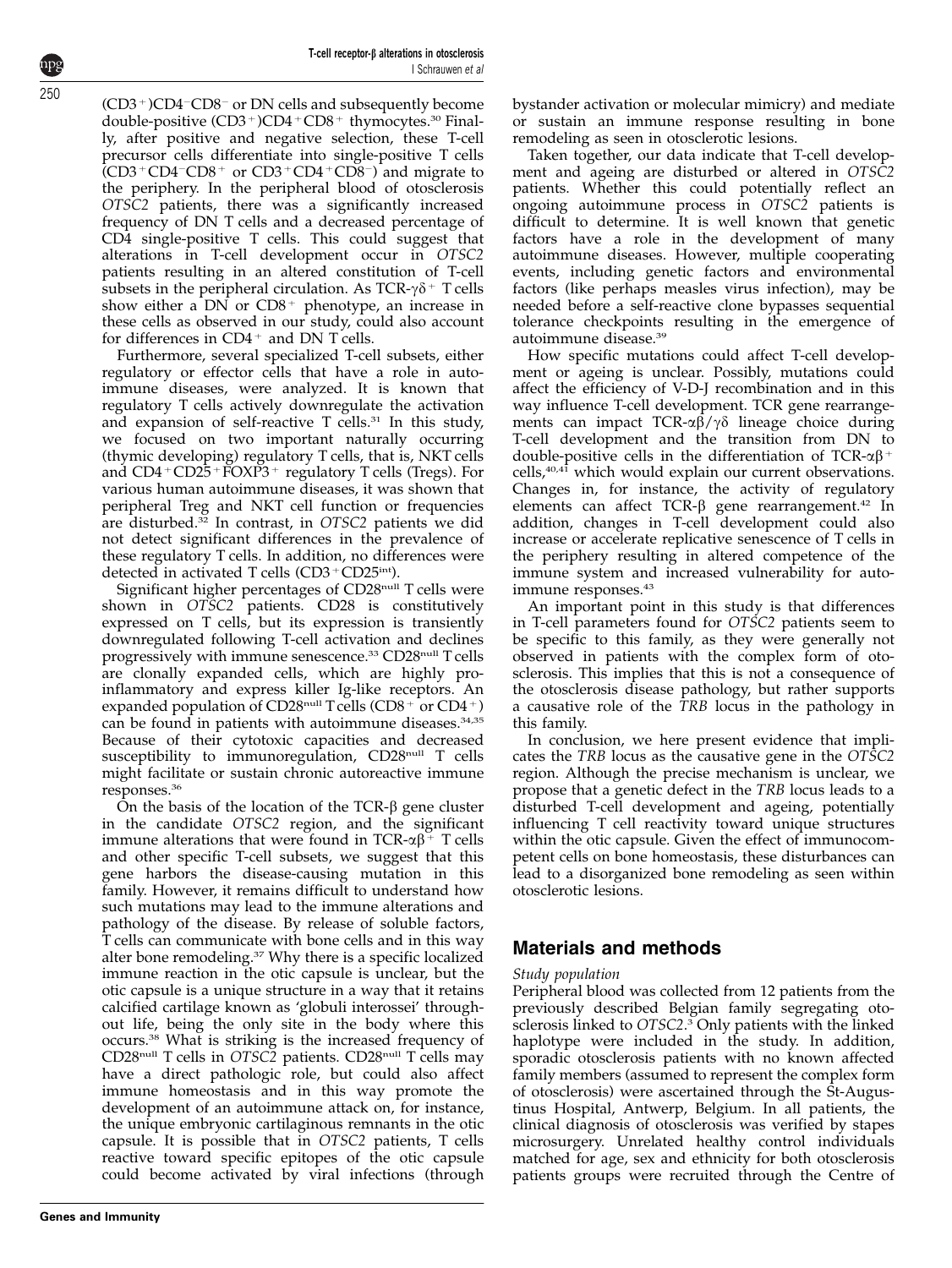Medical Genetics (Antwerp, Belgium) and the Biomedical Research Institute (Diepenbeek, Belgium). The following exclusion criteria were used in the selection of all individuals: known autoimmune or immune-related diseases, known viral or bacterial infections during blood donation, vaccination 3 weeks before blood donation, immunosuppressive or immune-modulating medication

and chemotherapy. This study took place with the

### Refinement of the OTSC2 region

approval from the local ethical committees.

For refinement of the OTSC2 region, 10 additional microsatellite markers were selected. At the proximal site two newly developed markers, OTSCm1 and OTSCm2, were analyzed between marker D7S495 and D7S684, because D7S2560 is not informative.<sup>[3](#page-6-0)</sup> At the distal side, eight new markers were analyzed between D7S2513 and D7S2426: D7S2473, D7S661, OTSC2m3, D7S794, D7S676, D7S498, D7S2511, D7S2442. Information for all markers was taken from the Genome Database [\(http://www.gdb.org/\)](http://www.gdb.org/). Markers OTSC2m1-3 are not in these databases and were developed on the basis of the human genome sequence (NCBI, build 36.3) (Supplementary Table S1). PCR was carried out under standard conditions. PCR products were fluorescently labeled. Capillary electrophoresis and pattern visualization were performed using a DNA analyzer (Model 4200, Li-Cor Inc., Lincoln, NE, USA) or an ABI3130XL automatic DNA sequencer (Applied Biosystems Inc., Foster City, CA, USA).

#### Mutation and CNV analysis

The coding regions and intron–exon boundaries of the selected genes were amplified in patient and control individuals. Direct sequencing of the PCR product was performed on an ABI3100 or ABI3130XL sequencer (Applied Biosystems Inc.). To trace possible diseasecausing CNVs in the region, a patient with the linked haplotype from the OTSC2 family was genotyped using the Illumina Human CNV370 Quad Beadchip, according to the manufacturer's protocol. Fluorescent signals were imported into the BeadStudio software version 3.3 (Illumina Inc.) and intensities were normalized against a reference panel of 120 HapMap samples. Illumina's copy number analysis algorithm cnvPartition 1.2.0 (Illumina Inc.) was used to detect aberrations. In addition, the QuantiSNP and PennCNV CNV-detection algorithms were also used[.44,45](#page-7-0)

#### TCRBV repertoire analysis and CDR3 spectratyping

PBMCs were isolated by Ficoll density gradient centrifugation (Histopaque, Sigma-Aldrich, Bornem, Belgium). Total RNA was extracted from cells using the High Pure total RNA isolation kit (Roche, Basel, Switzerland) and reverse transcribed into first-strand cDNA using oligo dT primers (Reverse transcriptase system, Promega, Madison, WI, USA) according to the manufacturer's instructions. The TCRBV usage of PBMCs was evaluated by means of quantitative reverse transcriptase PCR (Lightcycler 2.0, Roche) using a specific forward and reverse primer for each of 21 functional TCRBV subfamily genes as described previously.<sup>[36](#page-7-0)</sup> TCRBV gene primers were adapted to the current nomenclature.<sup>[46](#page-7-0)</sup> The FastStart DNA Master SYBR Green I kit (Roche) was used for PCR amplicon detection. PCR mixtures contained cDNA (100 ng), forward/reverse primers (1  $\mu$ M),  $MgCl<sub>2</sub>$  (4 mm) and LightCycler FastStart DNA Master SYBR Green I (Roche). The amplification protocol consisted of an initial 10 min at 95 °C, followed by 45 cycles of repeated denaturation  $(95 \degree C)$ , annealing (3 s at 60 °C) and elongation (10 s at 72 °C). Samples were analyzed by means of the Second derivative Maximum Method using LightCycler Software v3.5 (Roche). The expression of each TCRBV gene was calculated relatively to the sum of the expression levels of all TCRBV genes.

CDR3 spectratyping analysis was performed using a TCR- $\beta$  gene clonality assay (InVivoScribe Technologies, La Ciotat, France) on genomic DNA samples. This assay includes a multiplex PCR assay to detect the vast majority of clonal TCR- $\beta$  gene rearrangements. The multiplex mastermixes target conserved regions within the V-D-J regions that flank the unique hypervariable antigen-binding region  $3$  (CDR3).<sup>[47](#page-7-0)</sup> The first mastermix contains 23 Vb primers, 6 Jb1 and 3 Jb2 primers. The second mastermix contains 23 Vb and 4 Jb2 primers and the third mastermix contains 2 Db and 13 Jb primers. Analysis of PCR products was performed on an ABI3100 automatic DNA sequencer (Applied Biosystems Inc.).

#### TCR-β mRNA expression analysis

Total RNA was extracted from blood using the PAXgene blood RNA System (PreAnalytiX, Hombrechtikon, Germany). DNAse treatment was performed with the DNA-free kit (Ambion Inc., Austin, TX, USA). cDNA synthesis was carried out in duplicate with random hexamer primers using the Superscript III First-strand synthesis system for reverse transcriptase PCR (Invitrogen, Carlsbad, CA, USA). For quantitative real-time PCR, TaqMan Gene Expression Assays (Applied Biosystems Inc.) for  $TCR-\beta$  and  $CD3$  and three housekeeping genes (TBP, UBC and YWHAZ) were used. The assay for  $\text{TCR-}\beta$ was developed to target a region that is identical in TRBC1 and TRBC2 (F-primer: 5'-CCCAGGATAGGGCC AAACC-3'; R-primer: 5'-TCATAGAGGATGGTGGCAG ACA-3'; reporter sequence: 5'-CCACAGTCTGCTCTACC C-3'). CD3 was also investigated, as it is associated with the cell surface with TCR- $\alpha\beta$  or TCR- $\gamma\delta$  to form a functional TCR complex. The assay for CD3 was developed to recognize the e-chain, which associates with both TCR-αβ and TCR-γδ (F-primer: 5'-GAGAGGC CACCACCTGTTC-3'; R-primer: 5'-GTCTCTGATTCAG GCCAGAATACAG-3'; reporter sequence: 5'-TTTCCGG ATGGGCTCATAG-3'). Mixtures consisted of 2 µl cDNA,  $5 \mu$ l LightCycler 480 Probes Master (2  $\times$ , Roche), 0.5  $\mu$ l TaqMan Assay and 2.5 µl water (PCR grade, Roche), and were run on a LightCycler 480 Instrument (Roche). The cycling conditions were as follows: 10 min at 95  $\degree$ C and 40 cycles at 95 °C for 10 s and 60 °C for 1 min. Analysis was carried out using qBase Software v1.3.5[.48](#page-7-0) Normalized values were calculated using stably expressed housekeeping genes.

#### Flow cytometric analysis

PBMCs were suspended in staining buffer (phosphatebuffered saline,  $2\%$  fetal bovine serum and  $0.09\%$  NaN<sub>3</sub>) and incubated for 30 min (at  $4^{\circ}$ C) with fluorescein isothiocyanate, phycoerythrin and/or peridinin chlorophyll protein (PerCP)-conjugated monoclonal antibodies.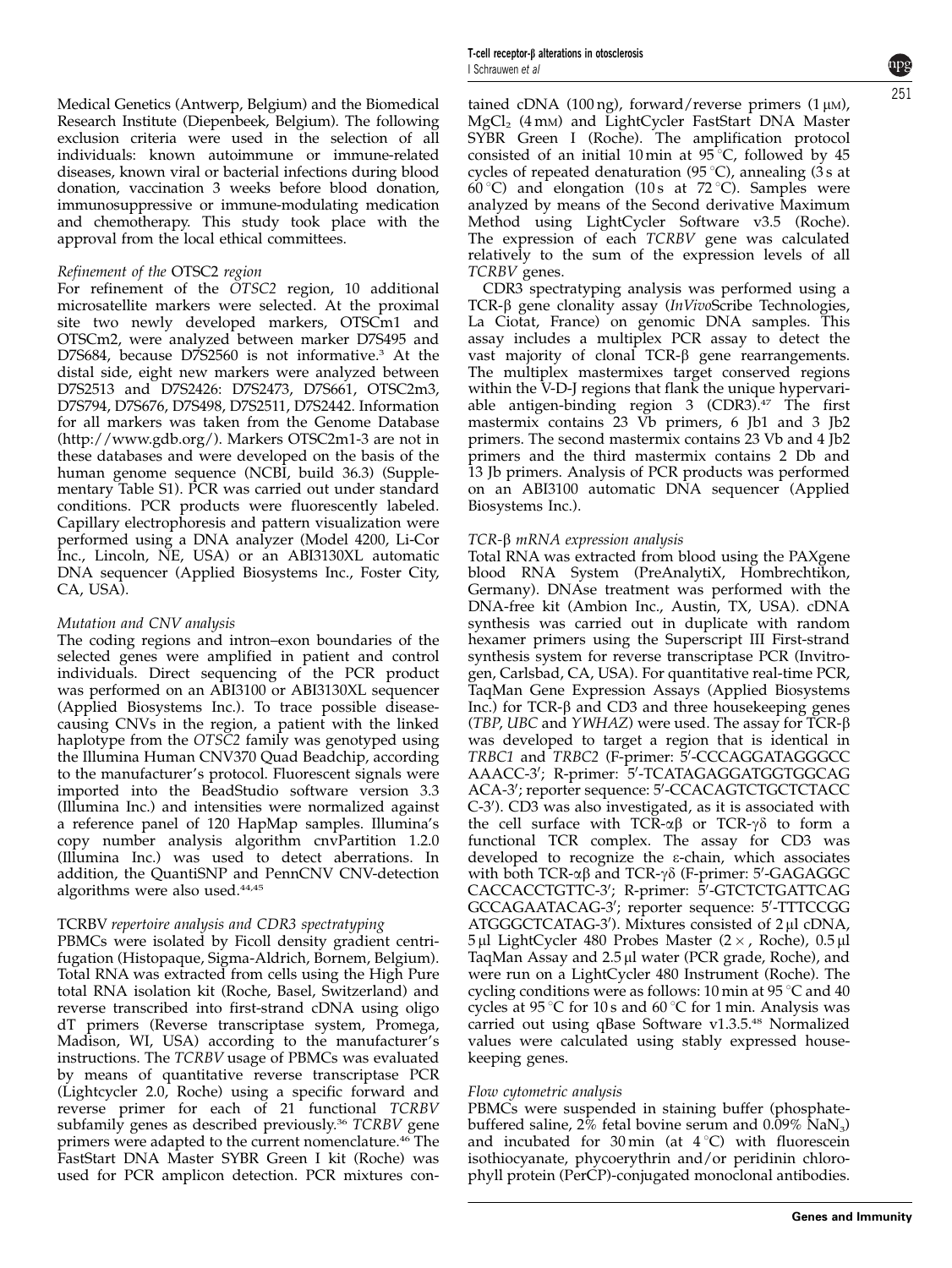<span id="page-6-0"></span>252

The following monoclonal antibodies were used: antihuman CD3 (clone SK7), CD4 (clone SK3), CD8 (clone SK1), CD19 (clone 4G7), CD25 (clone 2A3), CD16/56 (clone B73.1/MY31), TCR- $\alpha\beta$  (clone R73), TCR- $\gamma\delta$  (clone 11F2), CD28 (clone CD28.2) (all from BD Biosciences, Erembodegem, Belgium), anti-human TCRVa24 (clone C15) and  $\text{TCRV}\beta$ 11 (clone C21) (purchased from Beckman coulter, Analis, Suarlée, Belgium). For intracellular staining of FOXP3, cell surface staining was first completed and cells were subsequently fixed and permeabilized according to the FOXP3 staining buffer set protocol (eBioscience, San Diego, CA, USA) before adding anti-human FOXP3 (clone PCH101, eBioscience) for 30 min at  $4^{\circ}$ C. Subsequently, cells were washed twice (400 g, 5 min) and analyzed on a FACSCalibur flow cytometer (BD Biosciences). Quadrants and cutoff boundaries were set based on IgG1/IgG2a control staining (BD Biosciences) or negative/positive control populations. Data acquisition and analysis were performed using CellQuest software (BD Biosciences). Lymphocyte populations were defined according to their phenotype: T cells (CD3+CD19-), B cells (CD19+CD3-) and NK cells  $(CD16/CD56 + CD3)$ . T cells were subsequently subdivided according to specific lineage markers: CD4+ T cells (CD4+CD8-), CD8+ T cells (CD4-CD8<sup>+</sup>), DN T cells (CD4<sup>-</sup>CD8<sup>-</sup>), double-positive T cells (CD4 + CD8 + ), TCR- $\alpha\beta$  T cells (TCR $\alpha\beta$  + TCR $\gamma\delta$  -), TCR $\gamma\delta$ T cells (TCR $\alpha\beta$ <sup>-</sup>TCR $\gamma\delta$ <sup>+</sup>), activated T cells (CD3<sup>+</sup> CD25int), NKT cells (TCRV $\alpha$ 24 + V $\beta$ 11 +), Tregs (CD4 +  $CD25+FOXP3+)$  and  $CD28<sup>null</sup>$  T cells  $(CD3+CD28-$  and  $CD4 + CD28$ <sup>-</sup>).

#### Statistical analysis

Differences in mRNA expression and flow cytometric measurements between the three groups were tested using ANOVA. Subsequently, we traced which intergroup difference(s) contributed to the significance with a post hoc test using Bonferroni correction for multiple testing. All ANOVA models were constructed in a stepwise backward way. First, a model was fitted with sex and age as covariates, to account for influences of age and sex on expression or lymphocyte frequency. If the covariates were not significant, meaning that there was no effect of age and sex, they were removed from the model. To test the fit of the ANOVA model, a one-sample Kolmogorov–Smirnov test and Q–Q-plot were performed to check normality of the residuals. In addition, a Levene's test on the residuals was carried out to test equality of error variance. For both tests, a cutoff of 0.001 was taken. Outcome variables for which the model check failed were tested using a nonparametric Kruskal–Wallis test. All tests were performed using SPSS 15.0 (SPSS, Chicago, IL, USA). Figures were made with Prism software v4.0 (GraphPad, San Diego, CA, USA). Results are expressed as mean value $\pm$ s.e.m. unless otherwise indicated. For OTSC2 patients, flow cytometric parameters were repeated at a different time point. A Pearson's correlation coefficient was calculated to test reproducibility of these measurements.

### Conflict of interest

The authors declare no conflict of interest.

We thank all family members and other participants of this study. We also thank Geert Vandeweyer and Edwin Reyniers for the technical assistance with CNV analysis and Kris Van Den Bogaert for help with this project. This work was supported by EuroHear by grants from the European Commission (FP6 Integrated project EuroHear LSHG-CT-20054-512063), the Fonds voor Wetenschappelijk Onderzoek Vlaanderen (FWO) (grant G.0138.07), the University of Antwerp (TOP grant) and the Belgian Charcot foundation. IS has a predoctoral position with the FWO. KV was financed by the Hasselt University.

### References

- 1 Declau F, Van Spaendonck M, Timmermans JP, Michaels L, Liang J, Qiu JP et al. Prevalence of otosclerosis in an unselected series of temporal bones. Otol Neurotol 2001; 22: 596–602.
- 2 Tomek MS, Brown MR, Mani SR, Ramesh A, Srisailapathy CR, Coucke P et al. Localization of a gene for otosclerosis to chromosome 15q25-q26. Hum Mol Genet 1998; 7: 285–290.
- 3 Van Den Bogaert K, Govaerts PJ, Schatteman I, Brown MR, Caethoven G, Offeciers FE et al. A second gene for otosclerosis, OTSC2, maps to chromosome 7q34-36. Am J Hum Genet 2001; 68: 495–500.
- 4 Chen W, Campbell CA, Green GE, Van Den Bogaert K, Komodikis C, Manolidis LS et al. Linkage of otosclerosis to a third locus (OTSC3) on human chromosome 6p21.3-22.3. J Med Genet 2002; 39: 473–477.
- 5 Brownstein Z, Goldfarb A, Levi H, Frydman M, Avraham KB. Chromosomal mapping and phenotypic characterization of hereditary otosclerosis linked to the OTSC4 locus. Arch Otolaryngol Head Neck Surg 2006; 132: 416–424.
- 6 Van Den Bogaert K, De Leenheer EM, Chen W, Lee Y, Nurnberg P, Pennings RJ et al. A fifth locus for otosclerosis, OTSC5, maps to chromosome 3q22-24. J Med Genet 2004; 41: 450–453.
- 7 Thys M, Van Den Bogaert K, Iliadou V, Vanderstraeten K, Dieltjens N, Schrauwen I et al. A seventh locus for otosclerosis, OTSC7, maps to chromosome 6q13-16.1. Eur J Hum Genet 2007; 15: 362–368.
- 8 Bel Hadj Ali I, Thys M, Beltaief N, Schrauwen I, Hilgert N, Vanderstraeten K et al. A new locus for otosclerosis, OTSC8, maps to the pericentromeric region of chromosome 9. Hum Genet 2008; 123: 267–272.
- 9 Thys M, Schrauwen I, Vanderstraeten K, Janssens K, Dieltjens N, Van Den Bogaert K et al. The coding polymorphism T263I in TGF-beta1 is associated with otosclerosis in two independent populations. Hum Mol Genet 2007; 16: 2021–2030.
- 10 Schrauwen I, Thys M, Vanderstraeten K, Fransen E, Dieltjens N, Huyghe JR et al. Association of bone morphogenetic proteins with otosclerosis. J Bone Miner Res 2008; 23: 507–516.
- 11 Schrauwen I, Ealy M, Huentelman MJ, Thys M, Homer N, Vanderstraeten K et al. A genome-wide analysis identifies genetic variants in the RELN gene associated with otosclerosis. Am J Hum Genet 2009; 84: 328–338.
- 12 Schrauwen I, Thys M, Vanderstraeten K, Fransen E, Ealy M, Cremers CW et al. No evidence for association between the renin-angiotensin-aldosterone system and otosclerosis in a large Belgian-Dutch population. Otol Neurotol 2009; 30: 1079–1083.
- 13 Yoo TJ. Etiopathogenesis of otosclerosis: a hypothesis. Ann Otol Rhinol Laryngol 1984; 93: 28–33.
- 14 Reshetnikov NN, Popova TI. IgA, IgM and IgG levels and antibodies to native DNA and collagen type II in the perilymph of patients with otosclerosis. Vestn Otorinolaringol 1992; 1: 14–16.